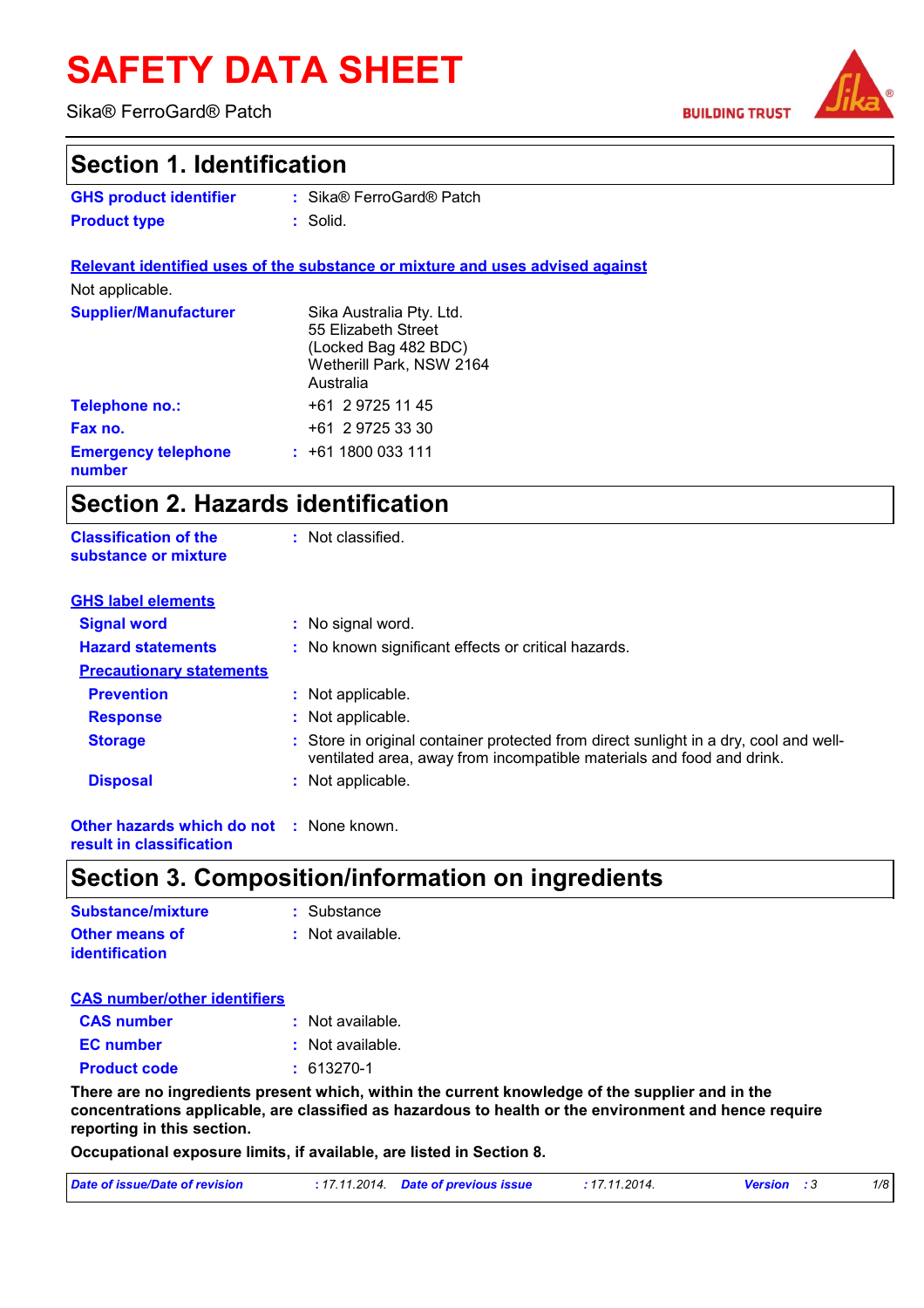# **Section 4. First-aid measures**

| <b>Description of necessary first aid measures</b> |                                                                                                                                                                                                                                                                                                                                                           |
|----------------------------------------------------|-----------------------------------------------------------------------------------------------------------------------------------------------------------------------------------------------------------------------------------------------------------------------------------------------------------------------------------------------------------|
| <b>Eye contact</b>                                 | : Immediately flush eyes with plenty of water, occasionally lifting the upper and lower<br>eyelids. Check for and remove any contact lenses. Get medical attention if irritation<br>occurs.                                                                                                                                                               |
| <b>Inhalation</b>                                  | : Remove victim to fresh air and keep at rest in a position comfortable for breathing.<br>Get medical attention if symptoms occur.                                                                                                                                                                                                                        |
| <b>Skin contact</b>                                | : Flush contaminated skin with plenty of water. Remove contaminated clothing and<br>shoes. Get medical attention if symptoms occur.                                                                                                                                                                                                                       |
| <b>Ingestion</b>                                   | : Wash out mouth with water. Remove victim to fresh air and keep at rest in a<br>position comfortable for breathing. If material has been swallowed and the exposed<br>person is conscious, give small quantities of water to drink. Do not induce vomiting<br>unless directed to do so by medical personnel. Get medical attention if symptoms<br>occur. |

#### **Most important symptoms/effects, acute and delayed**

| <b>Potential acute health effects</b> |                                                     |  |
|---------------------------------------|-----------------------------------------------------|--|
| <b>Eye contact</b>                    | : No known significant effects or critical hazards. |  |
| <b>Inhalation</b>                     | : No known significant effects or critical hazards. |  |
| <b>Skin contact</b>                   | : No known significant effects or critical hazards. |  |
| <b>Ingestion</b>                      | : No known significant effects or critical hazards. |  |
| Over-exposure signs/symptoms          |                                                     |  |
| <b>Eye contact</b>                    | : No specific data.                                 |  |
| <b>Inhalation</b>                     | : No specific data.                                 |  |
| <b>Skin contact</b>                   | : No specific data.                                 |  |
| <b>Ingestion</b>                      | : No specific data.                                 |  |
|                                       |                                                     |  |

#### **Indication of immediate medical attention and special treatment needed, if necessary**

| <b>Notes to physician</b>         | : Treat symptomatically. Contact poison treatment specialist immediately if large<br>quantities have been ingested or inhaled. |
|-----------------------------------|--------------------------------------------------------------------------------------------------------------------------------|
| <b>Specific treatments</b>        | : No specific treatment.                                                                                                       |
| <b>Protection of first-aiders</b> | : No action shall be taken involving any personal risk or without suitable training.                                           |

#### **See toxicological information (Section 11)**

### **Section 5. Fire-fighting measures**

| : Use an extinguishing agent suitable for the surrounding fire. |
|-----------------------------------------------------------------|
| $:$ None known.                                                 |
| : No specific fire or explosion hazard.                         |
| : No specific data.                                             |
|                                                                 |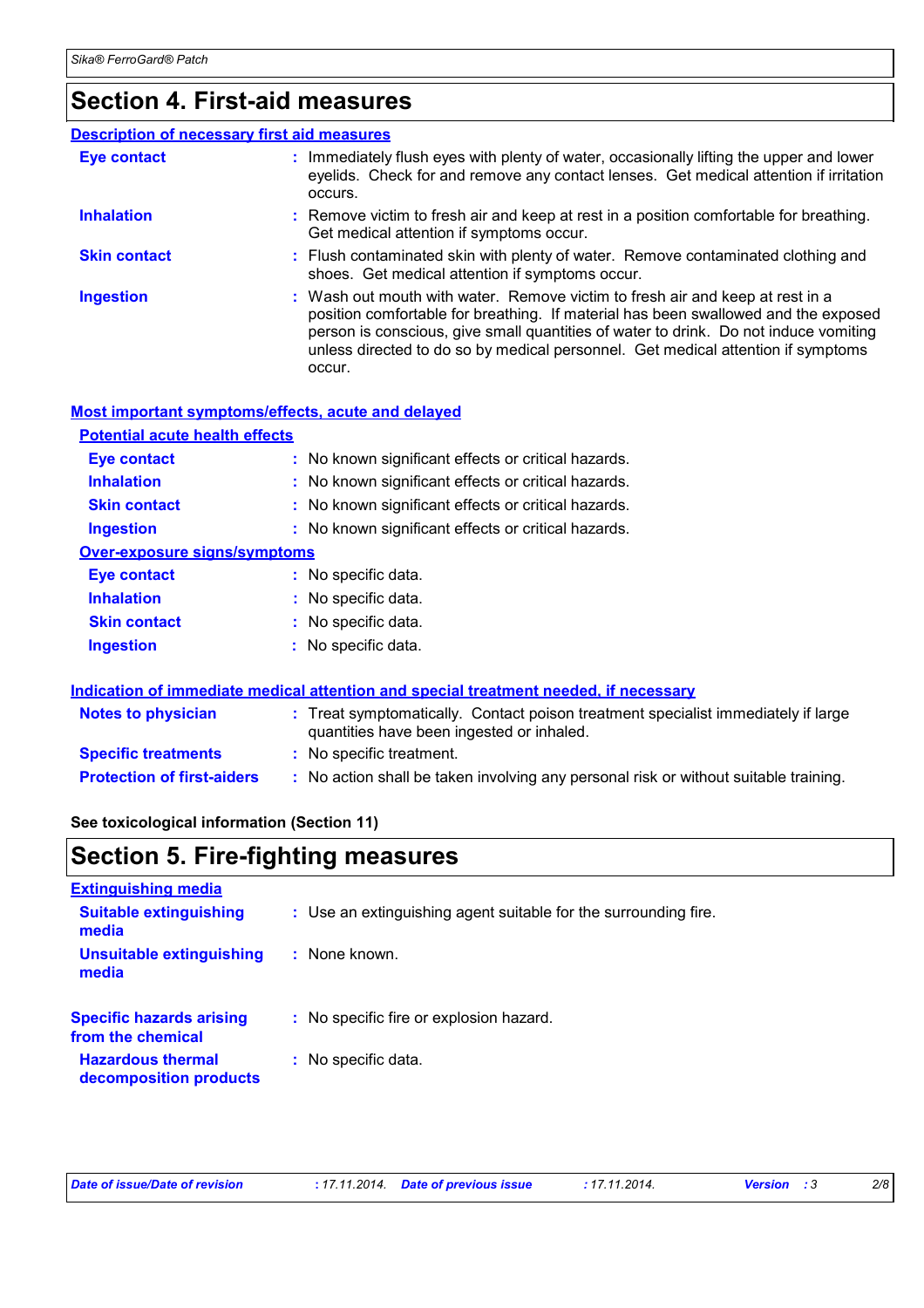# **Section 5. Fire-fighting measures**

| <b>Special protective actions</b><br>for fire-fighters   | : Promptly isolate the scene by removing all persons from the vicinity of the incident if<br>there is a fire. No action shall be taken involving any personal risk or without<br>suitable training. |
|----------------------------------------------------------|-----------------------------------------------------------------------------------------------------------------------------------------------------------------------------------------------------|
| <b>Special protective</b><br>equipment for fire-fighters | : Fire-fighters should wear appropriate protective equipment and self-contained<br>breathing apparatus (SCBA) with a full face-piece operated in positive pressure<br>mode.                         |

# **Section 6. Accidental release measures**

|                                                       | <b>Personal precautions, protective equipment and emergency procedures</b>                                                                                                                                                                                                                                                                           |
|-------------------------------------------------------|------------------------------------------------------------------------------------------------------------------------------------------------------------------------------------------------------------------------------------------------------------------------------------------------------------------------------------------------------|
| For non-emergency<br>personnel                        | : No action shall be taken involving any personal risk or without suitable training.<br>Evacuate surrounding areas. Keep unnecessary and unprotected personnel from<br>entering. Do not touch or walk through spilt material. Put on appropriate personal<br>protective equipment.                                                                   |
|                                                       | <b>For emergency responders</b> : If specialised clothing is required to deal with the spillage, take note of any<br>information in Section 8 on suitable and unsuitable materials. See also the<br>information in "For non-emergency personnel".                                                                                                    |
| <b>Environmental precautions</b>                      | : Avoid dispersal of spilt material and runoff and contact with soil, waterways, drains<br>and sewers. Inform the relevant authorities if the product has caused environmental<br>pollution (sewers, waterways, soil or air).                                                                                                                        |
| Methods and materials for containment and cleaning up |                                                                                                                                                                                                                                                                                                                                                      |
| <b>Small spill</b>                                    | : Move containers from spill area. Vacuum or sweep up material and place in a<br>designated, labelled waste container. Dispose of via a licensed waste disposal<br>contractor.                                                                                                                                                                       |
| <b>Large spill</b>                                    | : Move containers from spill area. Prevent entry into sewers, water courses,<br>basements or confined areas. Vacuum or sweep up material and place in a<br>designated, labelled waste container. Dispose of via a licensed waste disposal<br>contractor. Note: see Section 1 for emergency contact information and Section 13<br>for waste disposal. |

# **Section 7. Handling and storage**

| <b>Precautions for safe handling</b>                                      |                                                                                                                                                                                                                                                                                                                                                                                                                                                                                                                |
|---------------------------------------------------------------------------|----------------------------------------------------------------------------------------------------------------------------------------------------------------------------------------------------------------------------------------------------------------------------------------------------------------------------------------------------------------------------------------------------------------------------------------------------------------------------------------------------------------|
| <b>Protective measures</b>                                                | : Put on appropriate personal protective equipment (see Section 8).                                                                                                                                                                                                                                                                                                                                                                                                                                            |
| <b>Advice on general</b><br>occupational hygiene                          | : Eating, drinking and smoking should be prohibited in areas where this material is<br>handled, stored and processed. Workers should wash hands and face before<br>eating, drinking and smoking. Remove contaminated clothing and protective<br>equipment before entering eating areas. See also Section 8 for additional<br>information on hygiene measures.                                                                                                                                                  |
| <b>Conditions for safe storage,</b><br>including any<br>incompatibilities | : Store in accordance with local regulations. Store in original container protected<br>from direct sunlight in a dry, cool and well-ventilated area, away from incompatible<br>materials (see Section 10) and food and drink. Keep container tightly closed and<br>sealed until ready for use. Containers that have been opened must be carefully<br>resealed and kept upright to prevent leakage. Do not store in unlabelled containers.<br>Use appropriate containment to avoid environmental contamination. |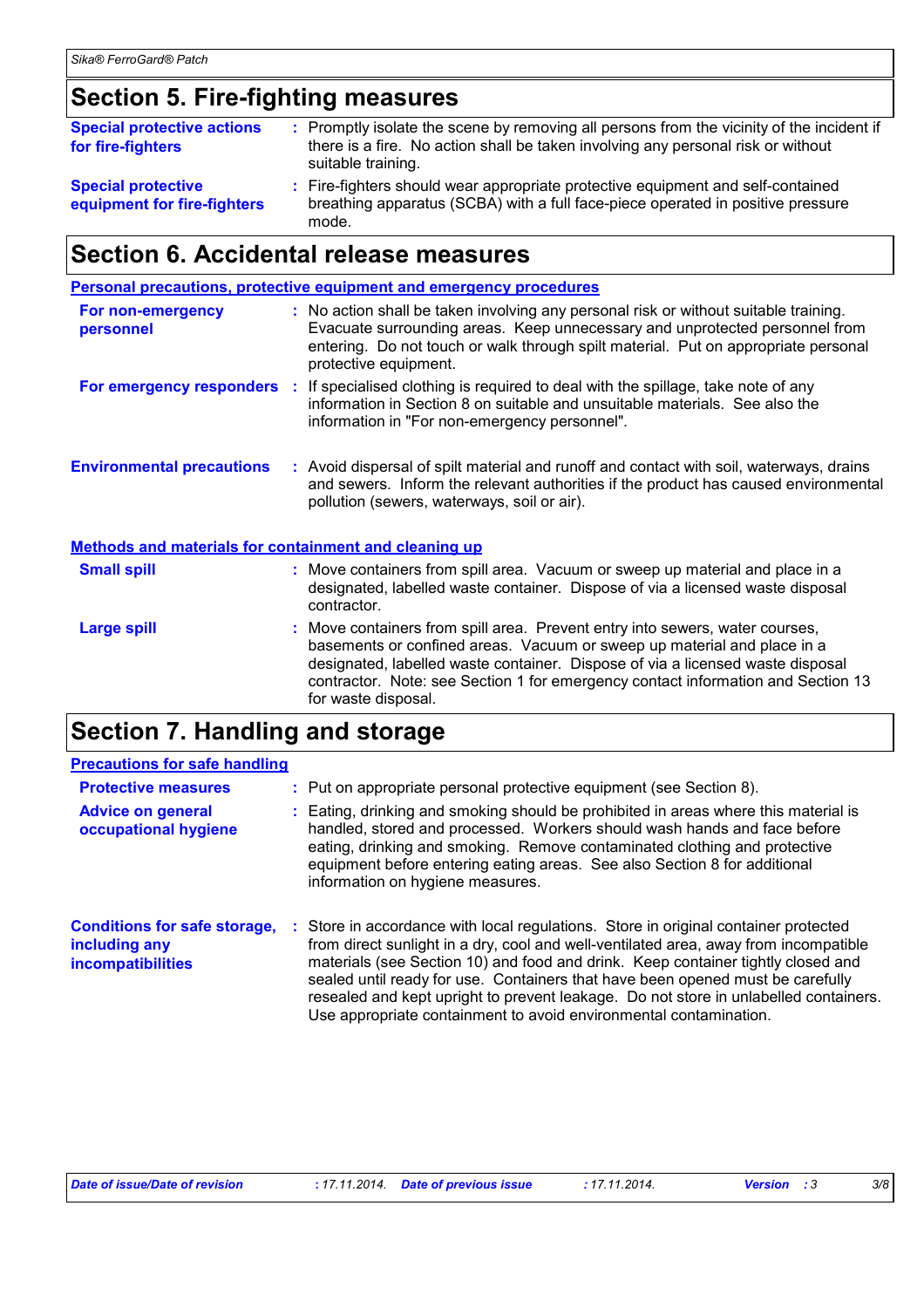# **Section 8. Exposure controls/personal protection**

#### **Control parameters**

#### **Occupational exposure limits**

None.

| <b>Appropriate engineering</b><br><b>controls</b> | : Good general ventilation should be sufficient to control worker exposure to airborne<br>contaminants.                                                                                                                                                                                                                                                                                         |  |  |  |
|---------------------------------------------------|-------------------------------------------------------------------------------------------------------------------------------------------------------------------------------------------------------------------------------------------------------------------------------------------------------------------------------------------------------------------------------------------------|--|--|--|
| <b>Environmental exposure</b><br>controls         | Emissions from ventilation or work process equipment should be checked to ensure<br>they comply with the requirements of environmental protection legislation. In some<br>cases, fume scrubbers, filters or engineering modifications to the process<br>equipment will be necessary to reduce emissions to acceptable levels.                                                                   |  |  |  |
| <b>Individual protection measures</b>             |                                                                                                                                                                                                                                                                                                                                                                                                 |  |  |  |
| <b>Hygiene measures</b>                           | Wash hands, forearms and face thoroughly after handling chemical products, before<br>eating, smoking and using the lavatory and at the end of the working period.<br>Appropriate techniques should be used to remove potentially contaminated clothing.<br>Wash contaminated clothing before reusing. Ensure that eyewash stations and<br>safety showers are close to the workstation location. |  |  |  |
| <b>Eye/face protection</b>                        | Safety eyewear complying with an approved standard should be used when a risk<br>assessment indicates this is necessary to avoid exposure to liquid splashes, mists,<br>gases or dusts. If contact is possible, the following protection should be worn,<br>unless the assessment indicates a higher degree of protection: safety glasses with<br>side-shields.                                 |  |  |  |
| <b>Skin protection</b>                            |                                                                                                                                                                                                                                                                                                                                                                                                 |  |  |  |
| <b>Hand protection</b>                            | : Chemical-resistant, impervious gloves complying with an approved standard should<br>be worn at all times when handling chemical products if a risk assessment indicates<br>this is necessary.                                                                                                                                                                                                 |  |  |  |
| <b>Body protection</b>                            | Personal protective equipment for the body should be selected based on the task<br>being performed and the risks involved and should be approved by a specialist<br>before handling this product.                                                                                                                                                                                               |  |  |  |
| <b>Other skin protection</b>                      | : Appropriate footwear and any additional skin protection measures should be<br>selected based on the task being performed and the risks involved and should be<br>approved by a specialist before handling this product.                                                                                                                                                                       |  |  |  |
| <b>Respiratory protection</b>                     | : Use a properly fitted, particulate filter respirator complying with an approved<br>standard if a risk assessment indicates this is necessary. Respirator selection must<br>be based on known or anticipated exposure levels, the hazards of the product and<br>the safe working limits of the selected respirator.                                                                            |  |  |  |

# **Section 9. Physical and chemical properties**

| <b>Appearance</b>              |                                                |               |                      |     |
|--------------------------------|------------------------------------------------|---------------|----------------------|-----|
| <b>Physical state</b>          | : Solid.                                       |               |                      |     |
| <b>Colour</b>                  | : Greyish.                                     |               |                      |     |
| <b>Odour</b>                   | : Odourless.                                   |               |                      |     |
| <b>Odour threshold</b>         | : Not available.                               |               |                      |     |
| pH                             | : Not applicable.                              |               |                      |     |
| <b>Melting point</b>           | : Not available.                               |               |                      |     |
| <b>Boiling point</b>           | : Not available.                               |               |                      |     |
| <b>Flash point</b>             | : Closed cup: Not applicable.                  |               |                      |     |
| <b>Burning time</b>            | : Not available.                               |               |                      |     |
| <b>Burning rate</b>            | : Not available.                               |               |                      |     |
| <b>Evaporation rate</b>        | : Not available.                               |               |                      |     |
| Date of issue/Date of revision | <b>Date of previous issue</b><br>: 17.11.2014. | : 17.11.2014. | <b>Version</b><br>:3 | 4/8 |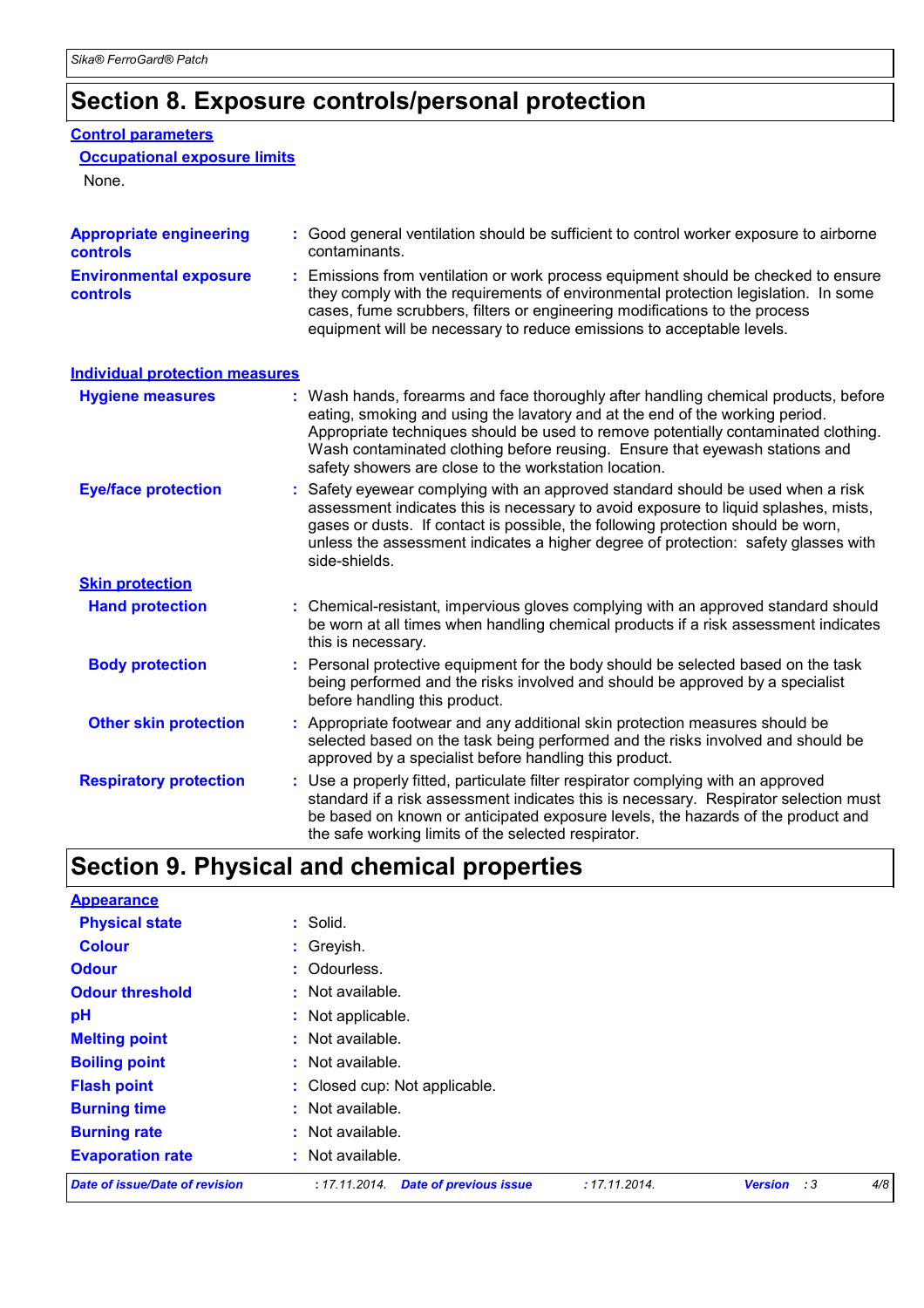# **Section 9. Physical and chemical properties**

| <b>Flammability (solid, gas)</b>                  |    | : Not available.  |
|---------------------------------------------------|----|-------------------|
| Lower and upper explosive<br>(flammable) limits   | t. | Not applicable.   |
| <b>Vapour pressure</b>                            |    | : Not applicable. |
| <b>Vapour density</b>                             |    | : Not available.  |
| <b>Density</b>                                    |    | Not available.    |
| <b>Solubility</b>                                 |    | : Not available.  |
| <b>Solubility in water</b>                        |    | : Not applicable. |
| <b>Partition coefficient: n-</b><br>octanol/water |    | : Not available.  |
| <b>Auto-ignition temperature</b>                  |    | : Not available.  |
| <b>Decomposition temperature</b>                  |    | : Not available.  |
| <b>SADT</b>                                       |    | . Not available.  |
| <b>Viscosity</b>                                  |    | Not available.    |

# **Section 10. Stability and reactivity**

| <b>Reactivity</b>                                   | : No specific test data related to reactivity available for this product or its ingredients.              |
|-----------------------------------------------------|-----------------------------------------------------------------------------------------------------------|
| <b>Chemical stability</b>                           | : The product is stable.                                                                                  |
| <b>Possibility of hazardous</b><br><b>reactions</b> | : Under normal conditions of storage and use, hazardous reactions will not occur.                         |
| <b>Conditions to avoid</b>                          | : No specific data.                                                                                       |
| <b>Incompatible materials</b>                       | : No specific data.                                                                                       |
| <b>Hazardous decomposition</b><br>products          | : Under normal conditions of storage and use, hazardous decomposition products<br>should not be produced. |

# **Section 11. Toxicological information**

#### **Information on toxicological effects**

**Acute toxicity**

Not available.

#### **Irritation/Corrosion**

Not available.

**Sensitisation**

Not available.

#### **Mutagenicity**

Not available.

#### **Carcinogenicity**

Not available.

#### **Reproductive toxicity**

Not available.

| Date of issue/Date of revision |
|--------------------------------|
|--------------------------------|

*Date of issue/Date of revision* **:** *17.11.2014. Date of previous issue : 17.11.2014. Version : 3 5/8*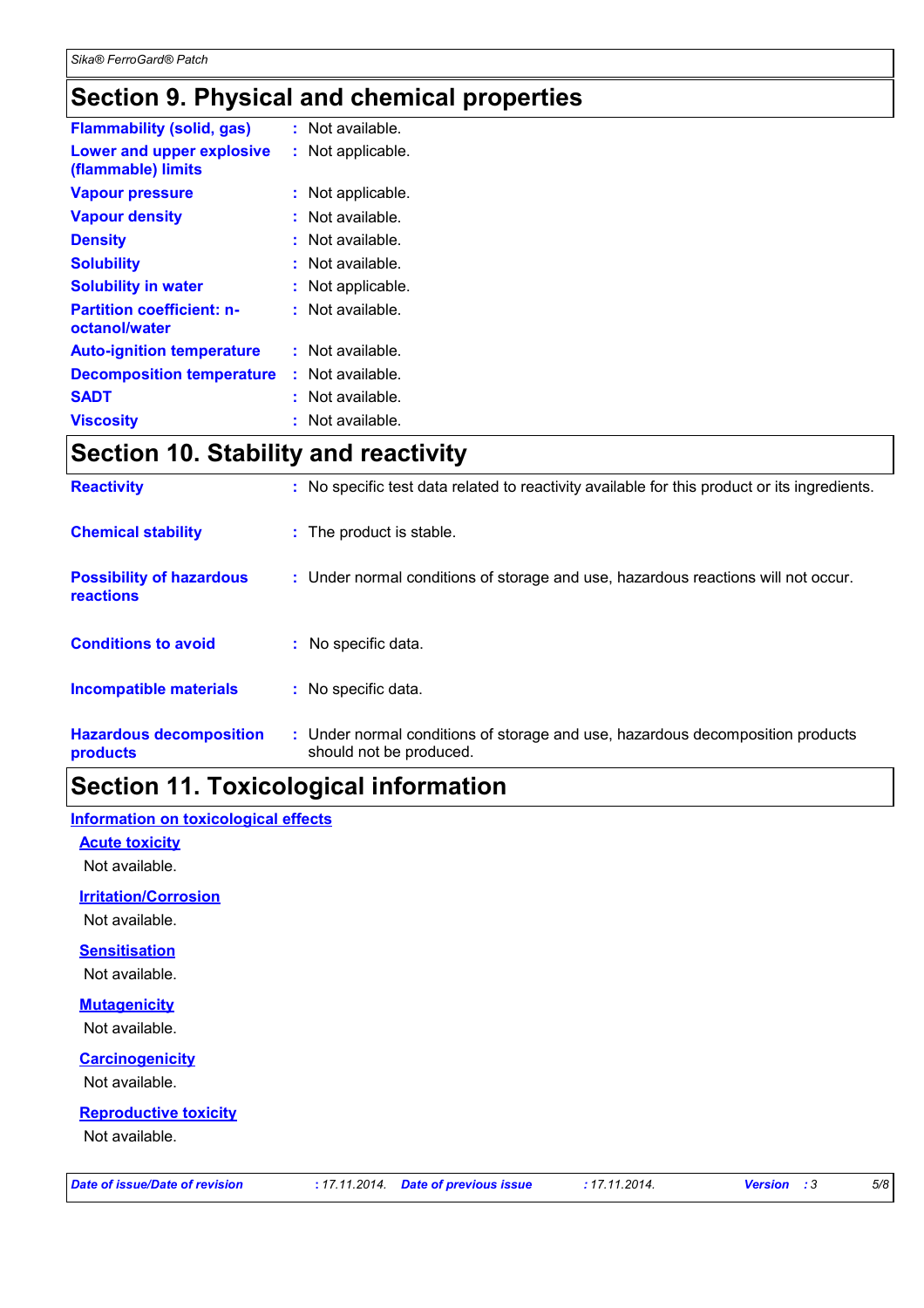### **Section 11. Toxicological information**

#### Not available. **Teratogenicity** Not available. **Information on the likely routes of exposure Inhalation :** No known significant effects or critical hazards. **Ingestion :** No known significant effects or critical hazards. **Skin contact :** No known significant effects or critical hazards. **Eye contact :** No known significant effects or critical hazards. **General :** No known significant effects or critical hazards. **Carcinogenicity :** No known significant effects or critical hazards. **Mutagenicity :** No known significant effects or critical hazards. **Teratogenicity :** No known significant effects or critical hazards. **Developmental effects :** No known significant effects or critical hazards. **Fertility effects :** No known significant effects or critical hazards. **Symptoms related to the physical, chemical and toxicological characteristics Skin contact Ingestion Inhalation :** No specific data. No specific data. **:** No specific data. **: Eye contact :** No specific data. **Potential chronic health effects Delayed and immediate effects and also chronic effects from short and long term exposure Specific target organ toxicity (single exposure) Specific target organ toxicity (repeated exposure)** Not available. Not available. **Numerical measures of toxicity Aspiration hazard** Not available. **:** Not available. **Potential acute health effects Potential immediate effects :** Not available. **Short term exposure Potential delayed effects :** Not available. **Potential immediate effects :** Not available. **Long term exposure Potential delayed effects :** Not available.

#### **Acute toxicity estimates**

Not available.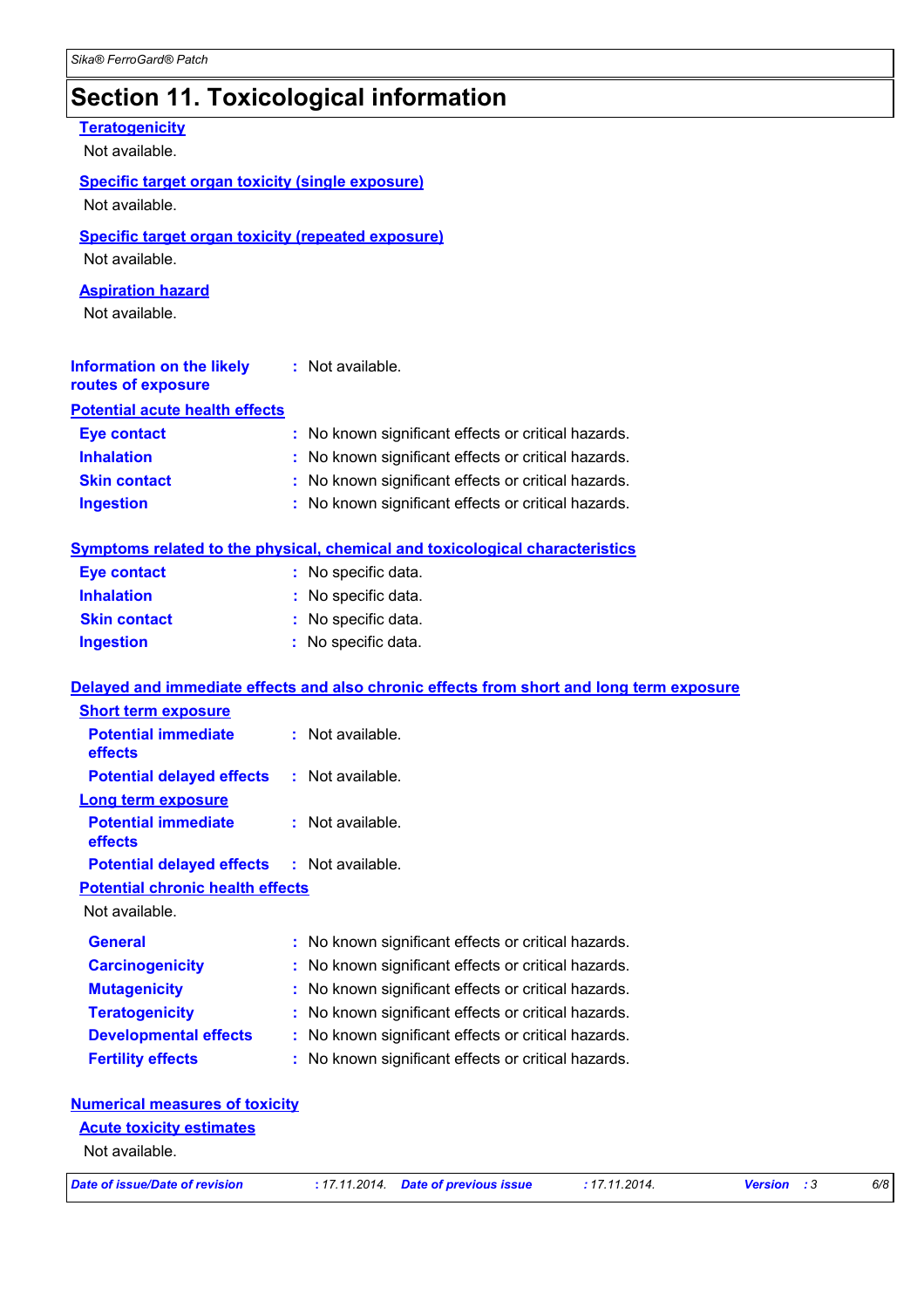### **Section 11. Toxicological information**

# **Section 12. Ecological information**

#### **Toxicity**

Not available.

#### **Persistence and degradability**

Not available.

#### **Bioaccumulative potential**

Not available.

#### **Mobility in soil**

**Soil/water partition coefficient (KOC) :** Not available.

**Other adverse effects** : No known significant effects or critical hazards.

### **Section 13. Disposal considerations**

The generation of waste should be avoided or minimised wherever possible. Disposal of this product, solutions and any by-products should at all times comply with the requirements of environmental protection and waste disposal legislation and any regional local authority requirements. Dispose of surplus and nonrecyclable products via a licensed waste disposal contractor. Waste should not be disposed of untreated to the sewer unless fully compliant with the requirements of all authorities with jurisdiction. Waste packaging should be recycled. Incineration or landfill should only be considered when recycling is not feasible. This material and its container must be disposed of in a safe way. Empty containers or liners may retain some product residues. Avoid dispersal of spilt material and runoff and contact with soil, waterways, drains and sewers. **Disposal methods :**

### **Section 14. Transport information**

| <b>Regulation</b> |                          | <b>UN number Proper shipping name</b> | <b>Classes</b> | PG* | <b>Label</b> | <b>Additional information</b> |
|-------------------|--------------------------|---------------------------------------|----------------|-----|--------------|-------------------------------|
| <b>ADG</b>        | <b>Not</b><br>regulated. |                                       |                |     |              |                               |
| <b>ADR</b>        | <b>Not</b><br>regulated. |                                       |                |     |              |                               |
| <b>IMDG</b>       | <b>Not</b><br>regulated. |                                       |                |     |              |                               |
| <b>IATA</b>       | <b>Not</b><br>regulated. |                                       |                |     |              |                               |

PG\* : Packing group